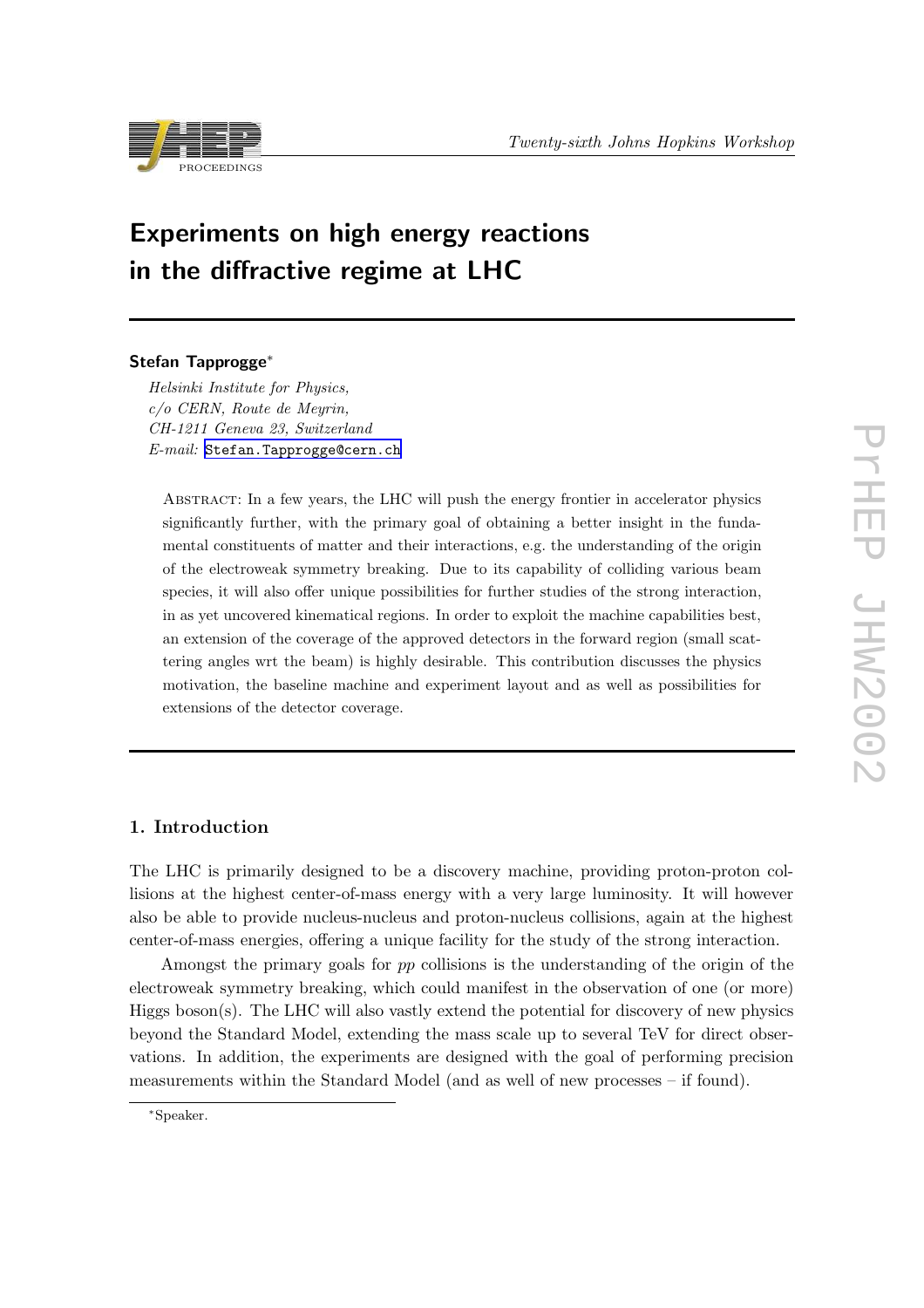



Figure 1: Particle production in pp collisions at  $\sqrt{s} = 14$  TeV (from [\[1](#page-19-0)]).

The LHC will offer unique possibilities to study strong interaction properties at the (future) energy frontier in a variety of processes and thus probe further Quantum Chromo-Dynamics (QCD) as the fundamental theory of the strong interaction. These data are of importance (esp. for pp collisions) to properly understand background processes for searches and precision measurements. Although a truely full acceptance detector is presently out of reach (as proposed in [[1](#page-19-0)]), possibilities exist for a sizeable increase in physics coverage by adding additional components to one (or more) of the approved detectors at LHC. These additional components could provide a much better coverage of the forward region (the region of small scattering angles wrt the beam direction).

This contribution discusses the physics motivation for such extensions, followed by a brief description of the LHC machine and of the running scenarios presently foreseen. Next, an overview of the five approved LHC experiments and a summary of their baseline coverage is given. Finally, possibilities for extending the coverage in the forward region and related instrumentation aspects are discussed.

### 2. Forward physics

As shown in Fig. 1, pp collisions show the highest multiplicities in the central region ( $|\eta|$ ) 5 1 ). However the largest energies are found in the forward region (corresponding to very small scattering angles wrt the beam direction, e.g.  $|\eta| > 5$  implies  $\theta < 10$  mrad). In order to observe particles in this region, detection has to occur at large distances from the

<sup>&</sup>lt;sup>1</sup>Pseudo-rapidity  $\eta = -\log \tan \frac{\theta}{2}$ , coinciding for massless particles with the rapidity  $y = \frac{1}{2} \log \frac{E+p_z}{E-p_z}$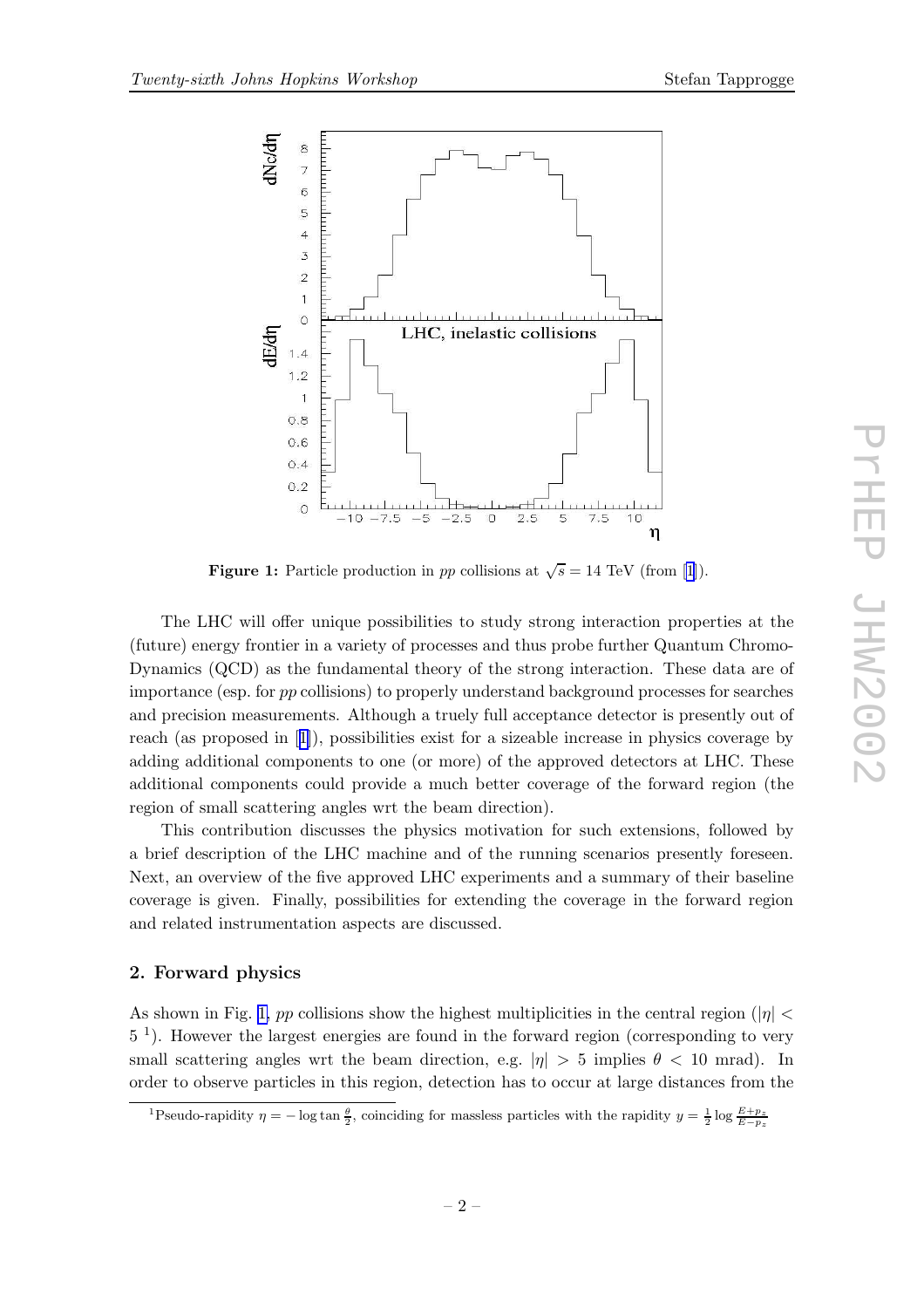interaction point. As well be shown, it this region that is of most interest and at the same time the most challenging for experimental instrumentation. It is worth to note that a center-of-mass energy of  $\sqrt{s} = 14$  TeV for pp collisions corresponds to an incident proton energy of about  $10^{17}$  eV in the laboratory frame.

The list of physics processes, which will benefit significantly from an enlarged acceptance at small angles wrt the beam, includes:

- total cross-section and elastic scattering,
- soft and hard diffractive scattering,
- properties of rapidity gaps,
- exclusive central production,
- event structure (energy flow, multiplicities, leading particle spectra,  $\dots$ ),
- low-x phenomena,
- photon-nucleus interactions

and many more. In the following, more details on the physics motivation and requirements for observables and measurements will be given for selected examples.

#### 2.1 Diffractive processes

The total cross-section for pp interactions can be divided into several classes of events, as shown also schematically in Fig. [2](#page-3-0) (below also a rough estimate of the fractional contribution to the total cross-section  $\sigma_{tot}(pp)$  is given):

- elastic scattering  $(pp \to p + p)$ , about 30 % of  $\sigma_{tot}(pp)$ .
- single diffractive dissociation  $(pp \to p + X)$ , about 10 % of  $\sigma_{tot}(pp)$ ,
- double diffractive dissociation  $(pp \to X + Y)$ , about 4 % of  $\sigma_{tot}(pp)$ ,
- central diffractive dissociation  $(pp \to p + X + p)$ , about 1 % of  $\sigma_{tot}(pp)$ ,
- non-diffractive inelastic scattering  $(pp \to X)$ , about 55 % of  $\sigma_{tot}(pp)$ .

A characteristic feature of diffraction is the occurence of so called large rapidity gaps, which are regions in phase space without particle production (indicated in the above list of processes by the  $'+'$  sign). Except for double diffractive dissociation, diffractive events also contain one (or two) leading protons (protons which have lost only a small fraction of their momentum).

The momentum loss  $\xi$  of a proton in single diffraction  $(pp \to p + X)$  is related to the mass  $M_X$  of the dissociative system  $X$  by the relation

$$
M_X^2 = \xi \cdot s,\tag{2.1}
$$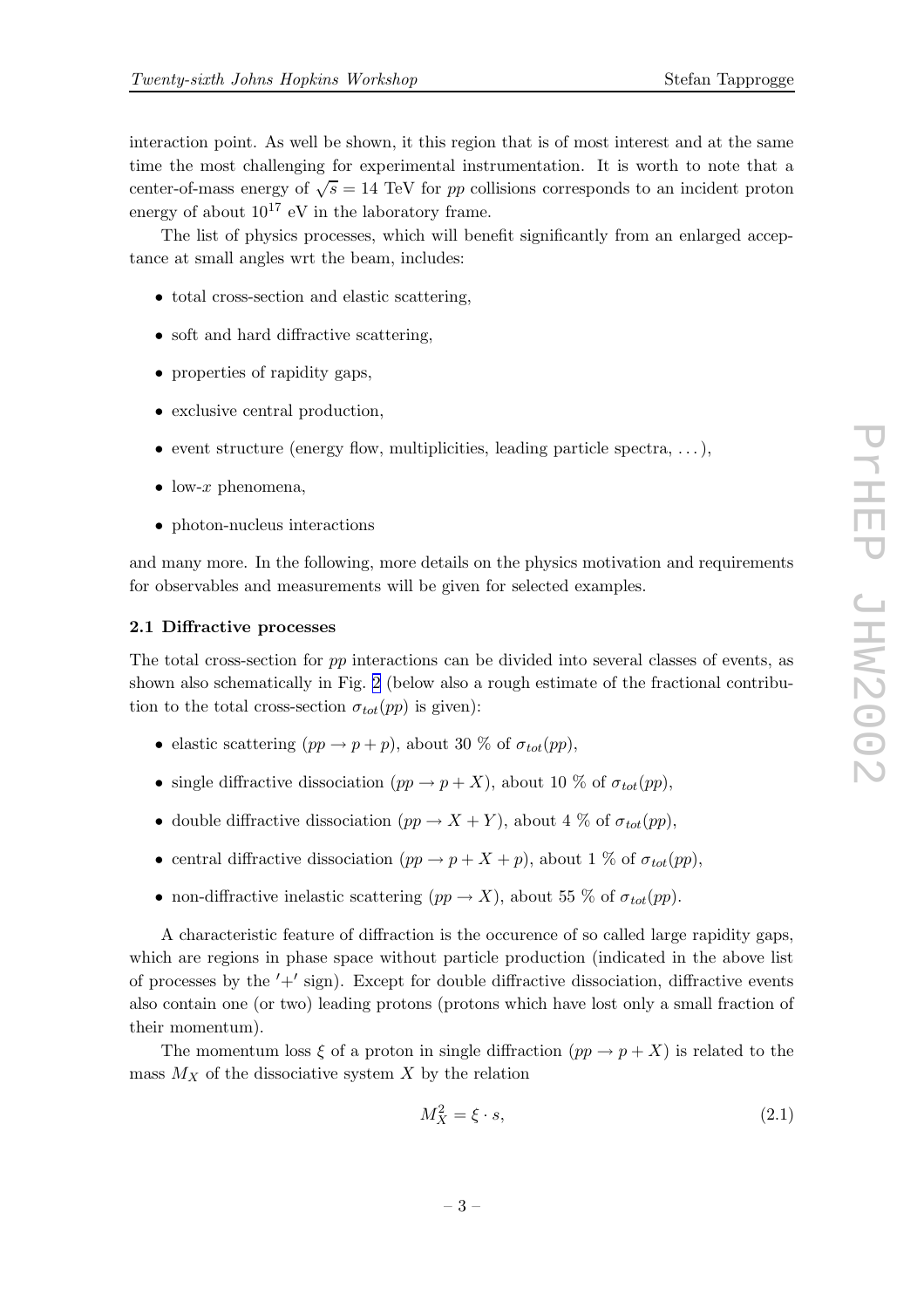

<span id="page-3-0"></span>

Figure 2: Diffractive processes in proton-proton collisions.

where s denotes the square of the center-of-mass energy. The distance in pseudo-rapidity  $\Delta \eta$  between the leading proton and the closest particle belonging to the system X is given by

$$
\Delta \eta \approx -\log \xi. \tag{2.2}
$$

In non-diffractive processes, the occurence of large rapidity gaps is exponentially suppressed with increasing values of  $\Delta \eta$ , due to the colour flow in the interaction.

Most of the cross-section for diffraction is given by soft processes, where no hard scattering occurs. A precise understanding of the properties of soft diffractive events and of the fractional contribution of the various diffractive event classes to the total cross-section is important for a precise measurement of the total cross-section itself. The knowledge is also of relevance for an improved understanding of cosmic ray physics, as discussed further below.

The description of soft diffractive processes relies mostly on phenomenological models (e.g. by Regge theory), whereas the occurence of a hard process in a diffractive event (e.g. the production of a high  $p_T$  jet) allows to investigate the partonic structure of these processes, and thus possibly obtain a description from first principles (from the Lagrangian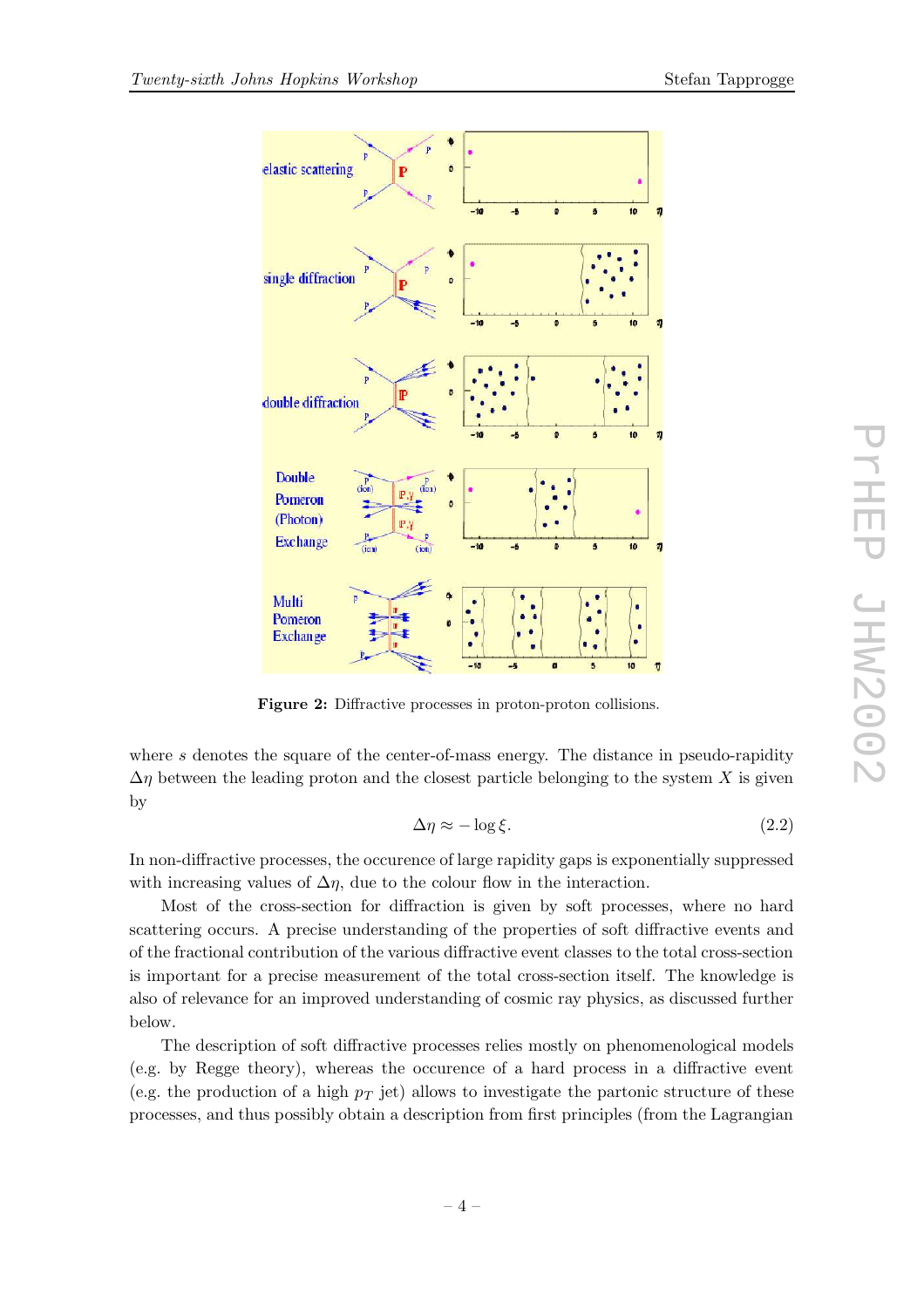

Figure 3: Hard scattering in single diffractive dissociation.

of QCD). Extensive data are available from electron-proton scatterning at HERA [[2\]](#page-19-0). The comparison of these data to hard diffractive events, as measured in  $p\bar{p}$  interactions at Tevatron  $[3]$  $[3]$ , has led to interesting observations. A breakdown of factorisation  $^2$  is found, which might be related to the survival probability of rapidity gaps. As shown in Fig. 3, a hard process in single diffractive pp scattering can be visualized as the interaction of two partons, one of which belongs to a proton and the other forms part of a colour-less entity coupling to the other, quasi-elastically scattered proton. This entity is called Pomeron, in reference to the Pomeranchuk trajectory describing the properties of hadron-hadron interactions at high energy within Regge theory. Within the parton model and QCD, the Pomeron could be modelled as a two gluon system, in a colour singlet configuration. The LHC with its increase center-of-mass energy and its high luminosity should provide a wealth of data to obtain better insight in this class of processes within the strong interaction.

#### 2.2 Exclusive production to search for new physics



Figure 4: Exclusive central production of two jets.

Central diffractive processes, as shown in Fig. 4, lead to the production of a central system (e.g. containing two jets as shown) and two leading protons, each of them separated by a gap in rapidity from the central system. Due to its large center-ofmass energy, the LHC can be thought of providing Pomeron-Pomeron colli-

sions with a broad reach in the Pomeron-Pomeron center-of-mass energy, extending up to  $\mathcal{O}(\text{TeV})$ .

<sup>&</sup>lt;sup>2</sup>implying that diffractive parton densities, as determined from HERA data, do no predict correctly the observed cross-section for hard diffractive scattering at Tevatron.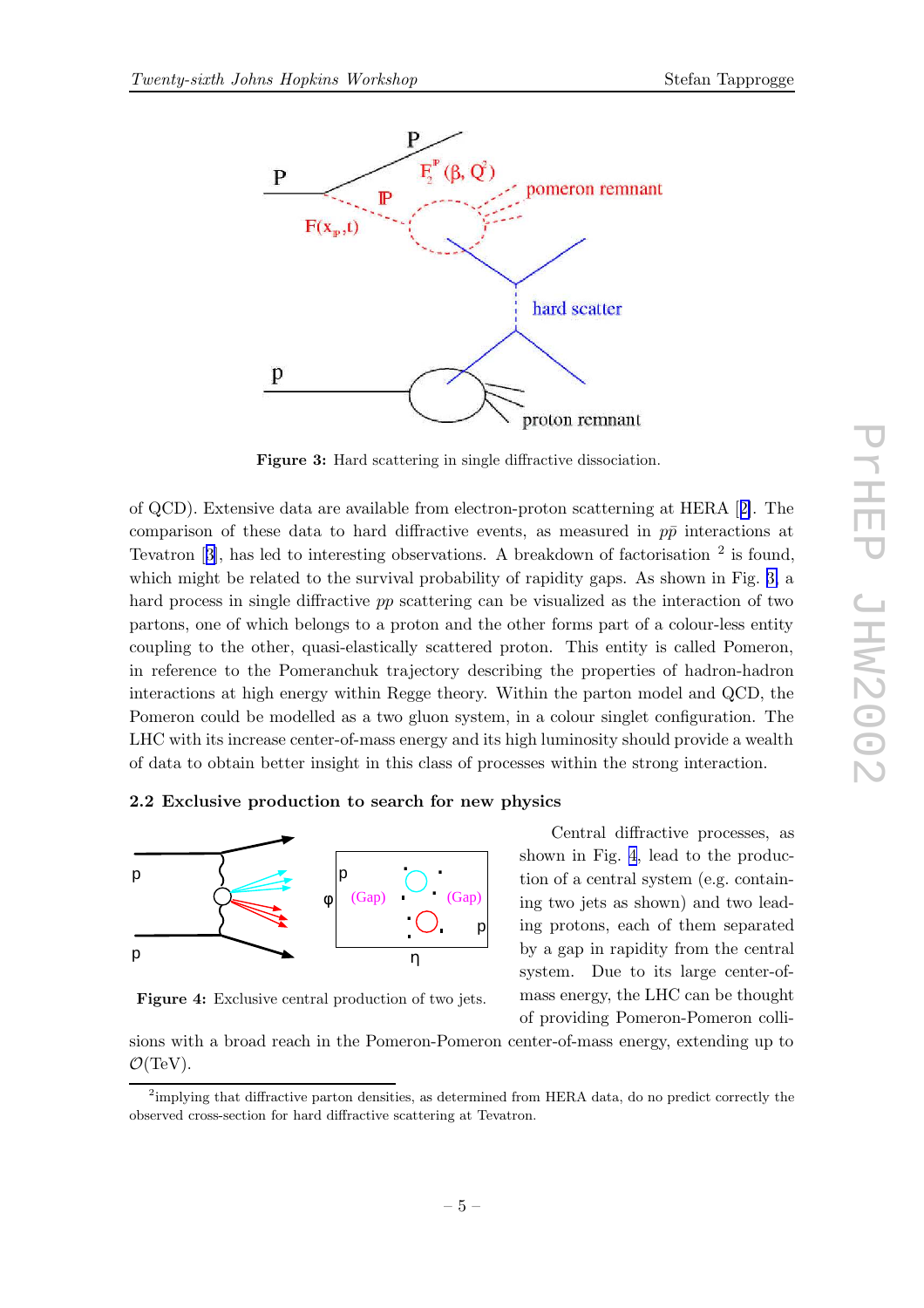If the momentum loss  $\xi_{1,2}$  of both protons is measured precisely, then the mass  $M_X$  of the central system can be determined (via the so called missing mass method [[4\]](#page-19-0)) as

$$
M_X^2 = \xi_1 \cdot \xi_2 \cdot s. \tag{2.3}
$$

At LHC, as an example, a central system with a mass of 140 GeV requires  $\xi_1 \cdot \xi_2 = 10^{-4}$ . This can be realized by having both protons lost  $1\%$  of their momentum (symmetric configuration) or e.g. by having one proton with a momentum loss of  $\xi_1 = 2 \cdot 10^{-3}$  and the other one having  $\xi_2 = 0.05$ . For the symmetric case, the central system is produced at rest in the laboratory frame, otherwise it is boosted along the beam direction.

The process of central diffraction could provide a complementary way to search for and determine properties of a light Higgs boson. As discussed in detail in [[5,](#page-19-0) [6\]](#page-19-0), the exclusive production of a Higgs boson would provide a very clean signature and would allow to use the decay mode  $H \to b\bar{b}$  (having the largest branching ratio for masses around 120 GeV). Due to selection rules, it is expected that the signal-to-background ratio will very favourable. However the expected cross-section is not too large, about 3 fb, although the uncertainties on this value are not negligible. The detection and precise measurement of both protons could allow for a mass resolution of  $\mathcal{O}(1 \text{GeV})$ . It is also possible that other new particles might be detected and measured in exclusive production, e.g. pairs of super-symmetric particles.

Exclusive production can not only occur via strong interaction processes, but also in two photon processes. As discussed in [[7\]](#page-19-0), this process could also be used for exclusive production of the Higgs boson, as well as of  $W^+W^-$  pairs or  $t\bar{t}$  pairs.

#### 2.3 Low x physics

The study of parton dynamics at small values of  $x<sup>3</sup>$  might reveal additional insight into the dynamics of the strong interaction and its description by QCD. This can be done possibly by measurements of the proton structure function (or the various parton densities) or by studying specific final states, such as forward jet production. Fig. [5](#page-6-0) indicates the reach of existing data from fixed target experiments and of the HERA experiments in the plane of Bjorken-x and squared momentum transfer  $Q^2$  (of the hard scattering). The baseline reach of LHC extends for a given value of x to much larger values of  $Q^2$ , thus insuring the validity of the perturbative approach. On the other hand, for fixed values of  $Q^2$ , smaller values of  $x$  can be reached than e.g. at HERA. As discussed later, the acceptance of e.g. ATLAS and CMS for high  $p_T$  objects is restricted to the region of  $|\eta| < 2.5$  (for leptons, photons and b-tagged jets) and up to  $|\eta| < 5$  (for jets). As can be seen from the diagram, in order to reach values of  $x \approx 10^{-6}$  or smaller, one would have to measure in the region  $5 < |\eta| < 8$  (for values of  $Q^2 > 10 \text{ GeV}^2$ ). It is thus clear that the smallest values of x will only be accessible if coverage for large values of the pseudo-rapidity  $|\eta|$  is available.

For physics at small  $x$  values, it is also important to point out the studies which can be done in  $pA$  and  $AA$  collisions, which can help to understand better the structure and the dynamics of nuclear matter. Due to the large number of partons in nuclei for small  $x$ values, saturation and shadowing effects might be more easy to observe in these collisions.

 $x^3$  being the Bjorken-x, indicating the momentum fraction of a parton out of the proton.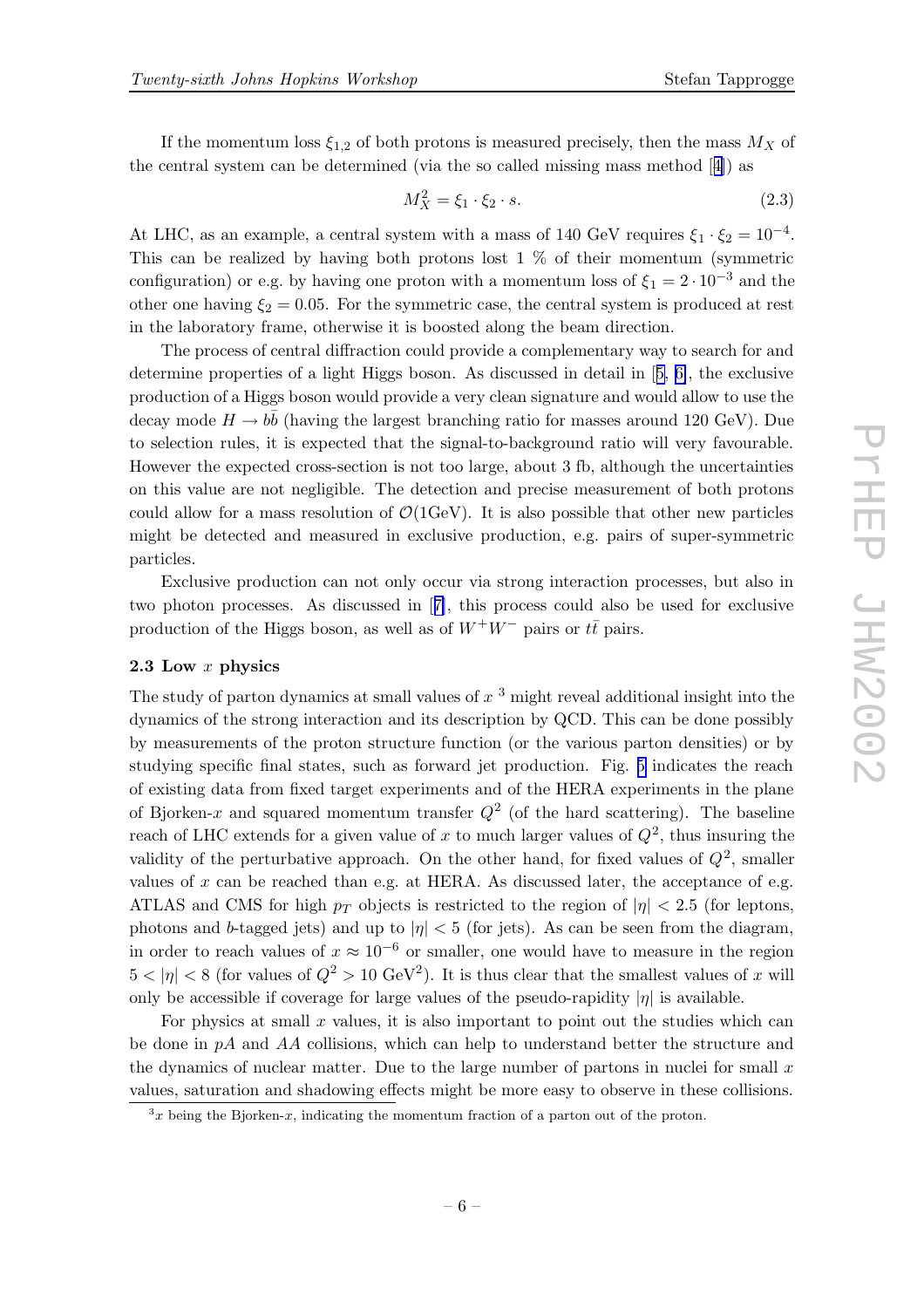

<span id="page-6-0"></span>

Figure 5: Kinematic reach in the  $(x, Q^2)$  plane, indicating the LHC coverage for various acceptances in rapidity y.

#### 2.4 Event structure and cosmic ray physics

In Fig. [6,](#page-7-0) the flux of cosmic rays is shown as determined from extended air showers created in the earth atmosphere. The observed spectrum extends in a power-law form over many orders in magnitude, more than 10 in energy and more than 30 in flux, without showing any clear structures. Of very special interest [[8\]](#page-19-0) are events seen at the upper end of the spectrum, with energies of more than  $10^{19}$  eV. The LHC will probe the energy region of about  $10^{17}$  eV in pp collisions and about  $10^{18}$  eV in PbPb collisions, extending the reach by up to three orders of magnitude beyond the one of Tevatron.

It is important to note that the available statistics at LHC will be enormous, in comparison to the observed rate of cosmic rays in this energy regime. For the region of the so called ankle (about  $10^{18}$  eV), only one cosmic ray event is expected per km<sup>2</sup> and per year, whereas at LHC a rate of 1 Hz of accepted events will provide a sample of  $10^7$  events per year.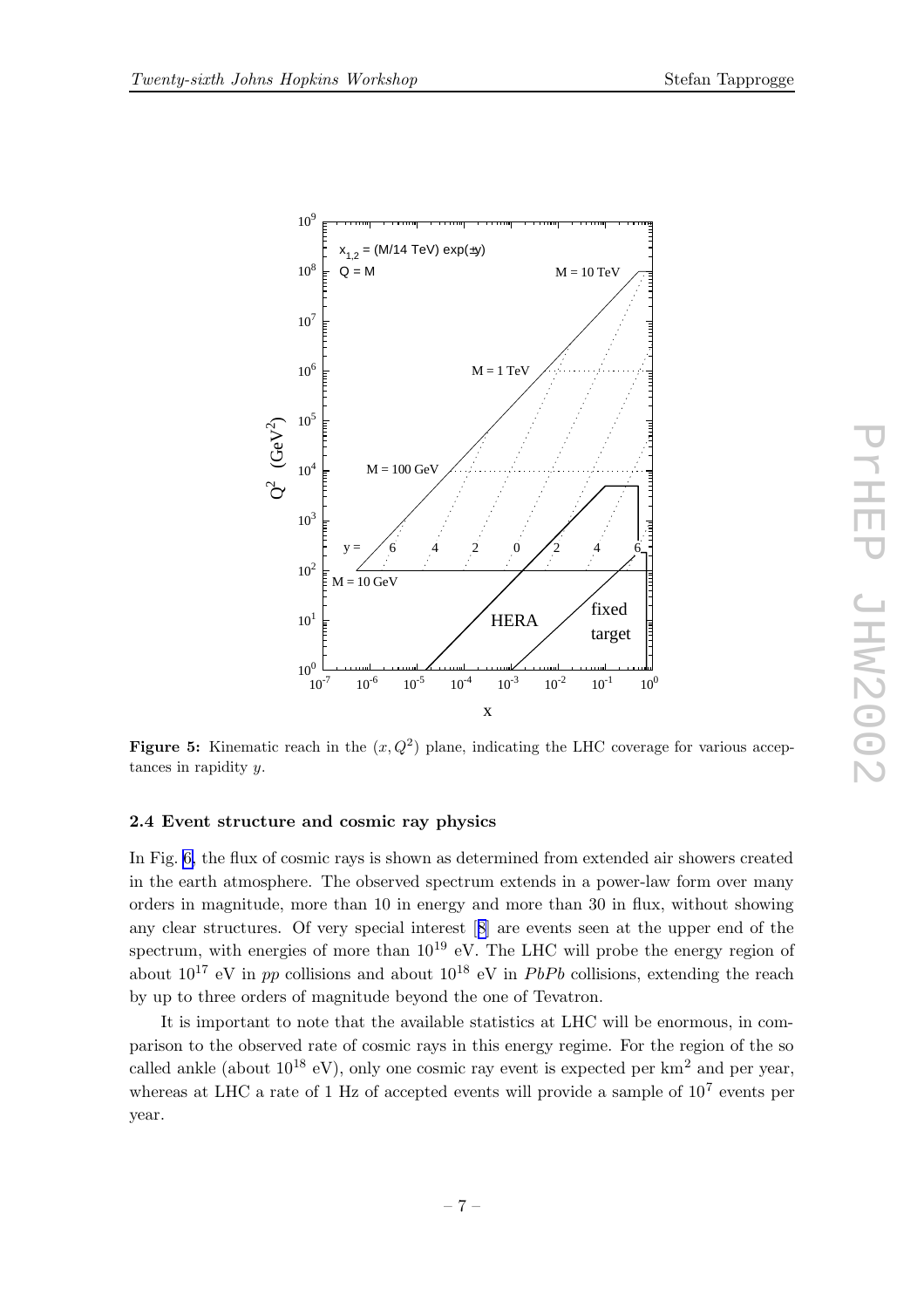<span id="page-7-0"></span>

Figure 6: Cosmic ray flux.

The interpretation of the extended air showers observed on the earth's surface aims at a precise determination of the energy and of the species of the incident particle initiating the shower. This unfolding from the observed particles and their properties needs however precise models of the hadronic interaction, which in turn rely on extrapolation from existing accelerator measurements. It is expected that the uncertainties will be reduced once the range of extrapolation is getting smaller.

As an example, Fig. [7](#page-8-0) shows the fractional energy  $x_{lab} = E/E_{lab}$  of leading hadrons produced in  $p\bar{p}$  collisions at a proton energy  $E_{lab} = 10^{17}$  eV. Clearly visible are the differences in the prediction of the four models shown. The existing data do not constrain enough the hadronic interactions models and further measurements at higher energy are most welcome.

Some of the most important measurements to be performed at the LHC include the total pp cross-section, the fraction of diffractive dissociation in the total cross-section, the energy flow, and multiplicities as well momentum spectra of leading particles.

Of special importance for these measurements is the forward region, as the behaviour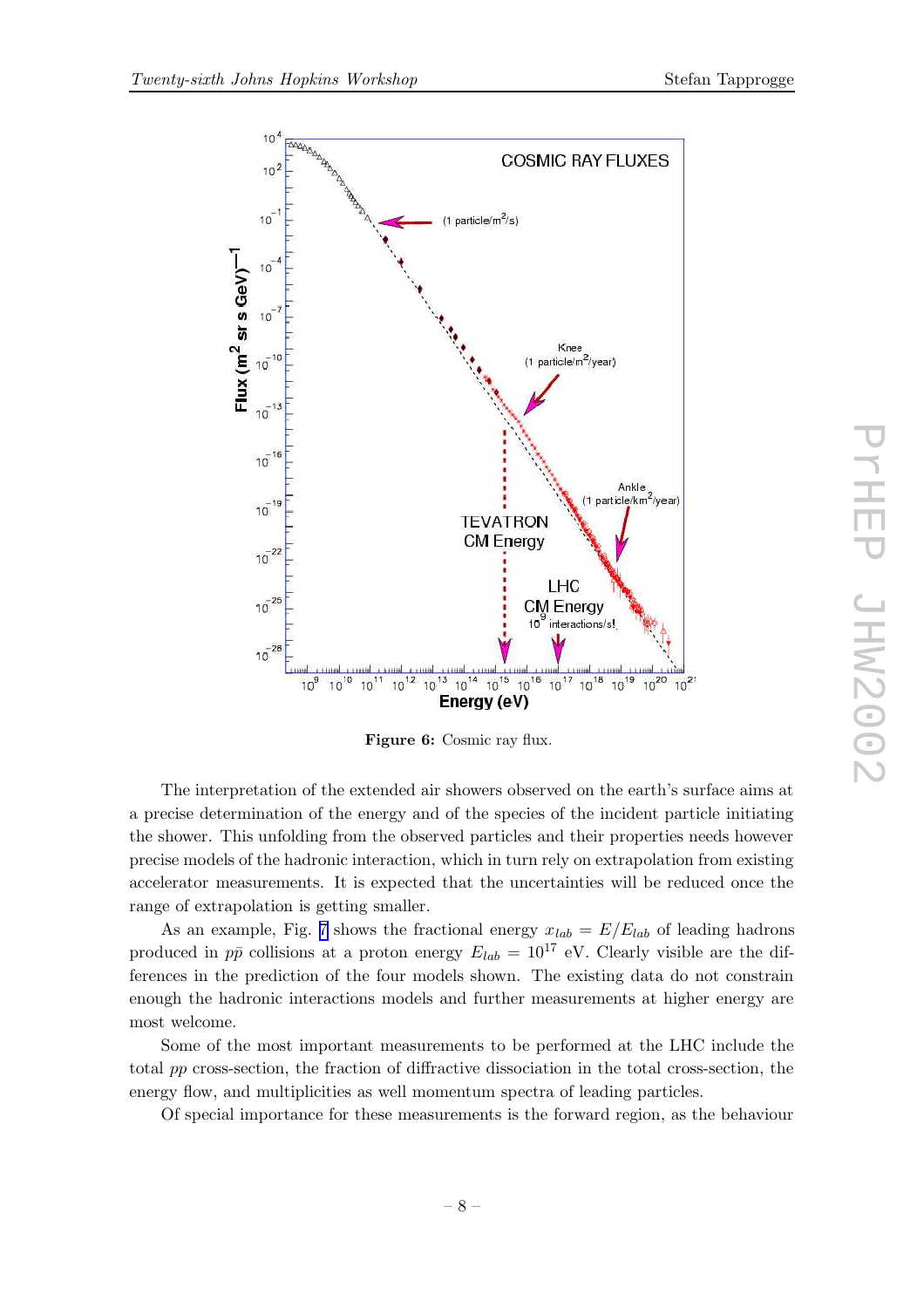<span id="page-8-0"></span>

**Figure 7:** Predictions of various models for properties of  $p\bar{p}$  interactions at energies of  $E =$  $10^{17}$  GeV, showing the distribution of the fractional energy  $x_{lab}$  for the leading hadron.

of the inelastic interactions and the spectrum of leading particles in this region determines the energy transport through the atmosphere and thus strongly influences the air shower development. It is important to point out that present models indicate that measurements of only the central region (for properties such as energy flow and multiplicities of inelastic events) are not sufficient, as the models do not predict a consistent behaviour between changes in the central region and the forward region. For a more detailed discussion of relevant measurements and their importance, see [[9,](#page-19-0) [10\]](#page-19-0).

#### 3. LHC machine and running scenarios

The LHC will be installed in the former LEP tunnel, which is located at up to 100 m below surface and has a circumference of about 27 km. It will consist of two rings, where the beams can be brought into collision at four interaction points. In order to reach a center-ofmass energy of  $\sqrt{s} = 14$  TeV for pp, more than 1200 super-conducting dipole magnets with a nominal field strength of 8.3 T are needed to bend the protons. The design luminosity will be  $\mathcal{L} = 10^{34}$  cm<sup>-2</sup> s<sup>-1</sup>, to be reached by filling the machine with 2835 bunches, each containing about  $10^{11}$  protons. The separation between two bunch crossings will be 25 ns. It is feasible to run the machine at lower values of  $\sqrt{s}$ , down to about 2 TeV, and thus giving the possibility of obtaining overlap with proton-antiproton collisions at Tevatron.

Furthermore, the LHC is designed to provide nucleus-nucleus collisions. In the case of  $PbPb$  collisions, a center-of-mass energy of 1148 TeV  $^4$  can be reached at a luminosity of  $\mathcal{L} = 10^{27}$  cm<sup>-2</sup> s<sup>-1</sup>. Collisions of lighter ions are possible as well, e.g. of Sn, Kr, Ar and O. In addition, the LHC can operated in  $pA$  mode, colliding protons on nuclei. In this case the center-of-mass system of the collision will not be at rest in the laboratory frame, but shifted by up to one unit in rapidity. Luminosities foreseen for  $pA$  collisions should range from  $\mathcal{L} = 7.4 \cdot 10^{29} \text{ cm}^{-2} \text{ s}^{-1}$  for  $pPb$  up to  $\mathcal{L} = 1.0 \cdot 10^{31} \text{ cm}^{-2} \text{ s}^{-1}$  for  $pO$ .

<sup>4</sup> corresponding to an energy of 2.75 TeV per nucleon.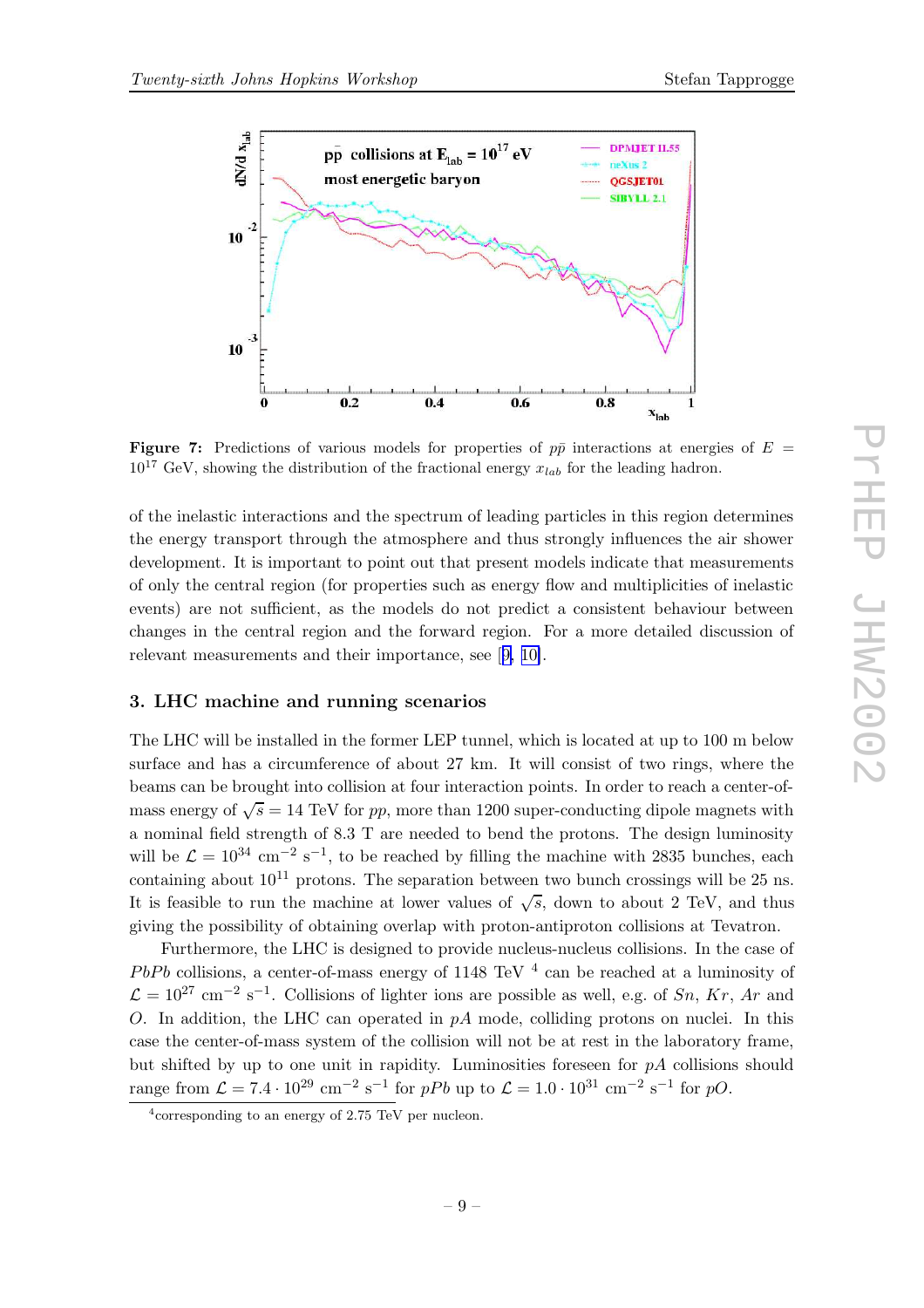

Figure 8: Layout of the LHC, showing the underground caverns of the four interactions regions.

Most of the time, the LHC is expected to be operated in pp mode. Approximately one month per year should be devoted to the studies of nucleus-nucleus and proton-nucleus collisions. Furthermore shorter dedicated runs with special conditions should take place, e.g. for TOTEM to perform a precise measurement of the total cross-section.

# 4. LHC experiments

Two big underground caverns (at the interactions points 1 and 5) have been excavated for the two general purpose experiments, ATLAS and CMS, which are optimized for high  $p_T$  physics. At interaction point 2, the ALICE experiment will be situated, dedicated to the study of heavy-ion collisions. Point 8 will be taken by LHCb, aiming at the study of b-hadron physics. Furthermore, the TOTEM experiment (to be installed in point 5) will measure the total cross-section in pp collisions.

For most experiments, the design phase has been finished and the mass production of their components (esp. in the case of ATLAS and CMS) is well under way, sometimes even close to completion. In the following, a brief overview of the main features of each experiment is given.

# 4.1 ALICE

The ALICE [[11\]](#page-19-0) detector, as shown in Fig. [9,](#page-10-0) will re-use the magnet of the L3 experiment. The central element of ALICE will be a huge time projection chamber (TPC), allowing precise tracking in the high multiplicity environment of central heavy ion collisions. Its coverage will be  $|\eta| < 1$ . Inside the magnet further components are foreseen for photon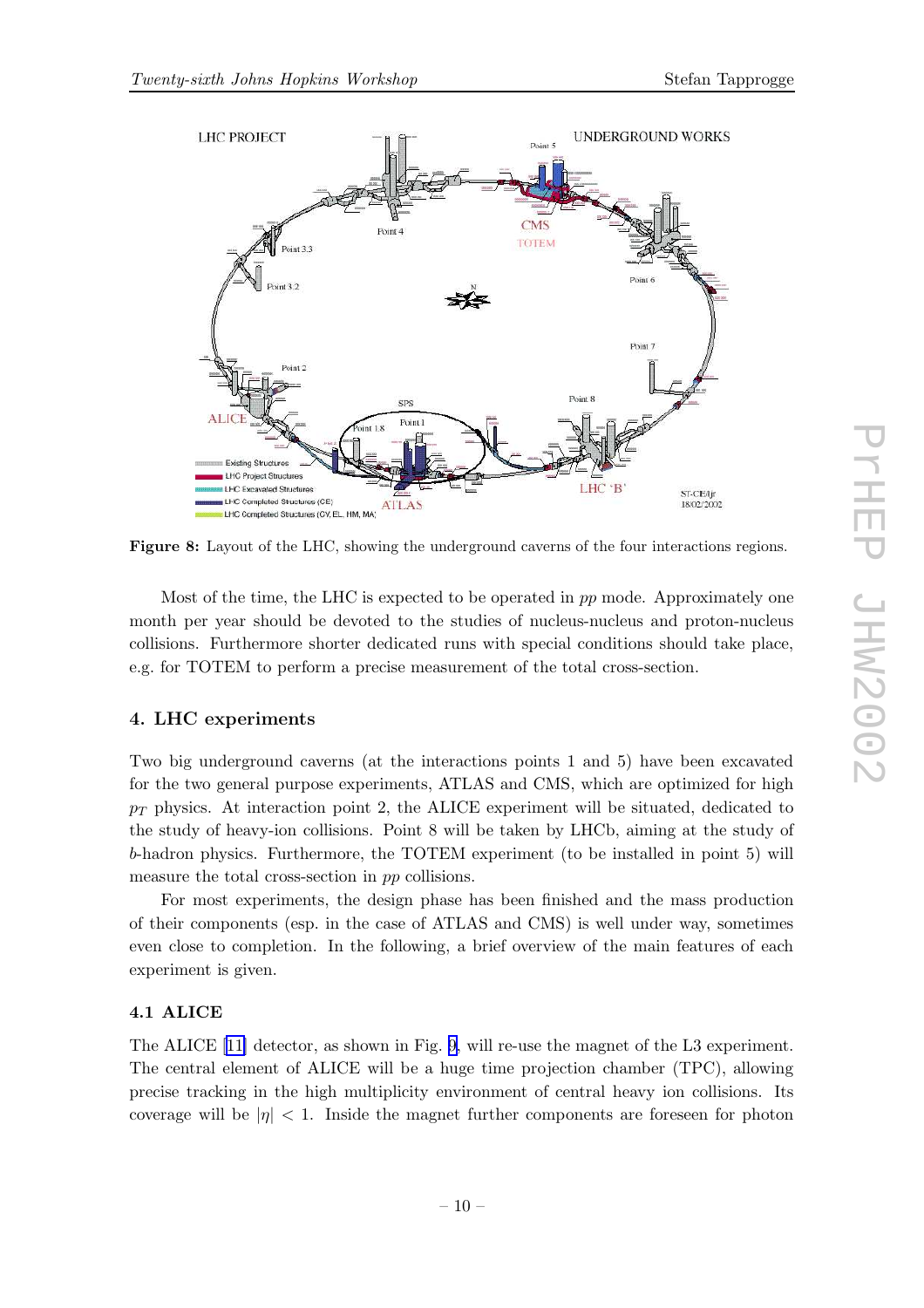<span id="page-10-0"></span>

Figure 9: The ALICE detector.

detection, for electron-positron pair detection and for multiplicity measurements (the latter using Si detectors covering the region of  $-5.4 < \eta < 3$ ), as well as for particle identification (via time-of-flight and transition radiation).

Outside of the magnet, a dedicated muon spectrometer  $(2.4 < \eta < 4)$  with a separate dipole magnet is situated on one side of the experiment. ALICE will have also detectors in the machine tunnel: a zero degree calorimeter to measure e.g. the centrality of the heavy ion collision.

# 4.2 ATLAS

ATLAS [[12](#page-19-0)] is a general purpose experiment, shown in Fig. [10,](#page-11-0) optimized for high  $p_T$ physics. Surrounding the interaction point, several tracking detectors will measure charged particles and reconstruct (primary and secondary) vertices. Closest to the beam, three layers of  $Si$  pixel sensors will be placed, followed by four layers of  $Si$  strip detectors. Further out, there will be a straw tube tracker (TRT), which can detect transition radiation to identify electrons. All these components are situated inside a solenoid magnet with a field of 2 T. The tracking detectors (Inner Detector) cover the region up to  $|\eta| < 2.5$  and are surrounded by calorimetry, extending up to  $|\eta| < 4.9$ . In the barrel region, a fine grained liquid argon (LAr) accordion calorimeter is foreseen as electromagnetic part, followed by a tile scintillator calorimeter as hadronic compartment. In the endcap and forward region, LAr technology is used again. Outside of the calorimeters, an open air-core toroid magnet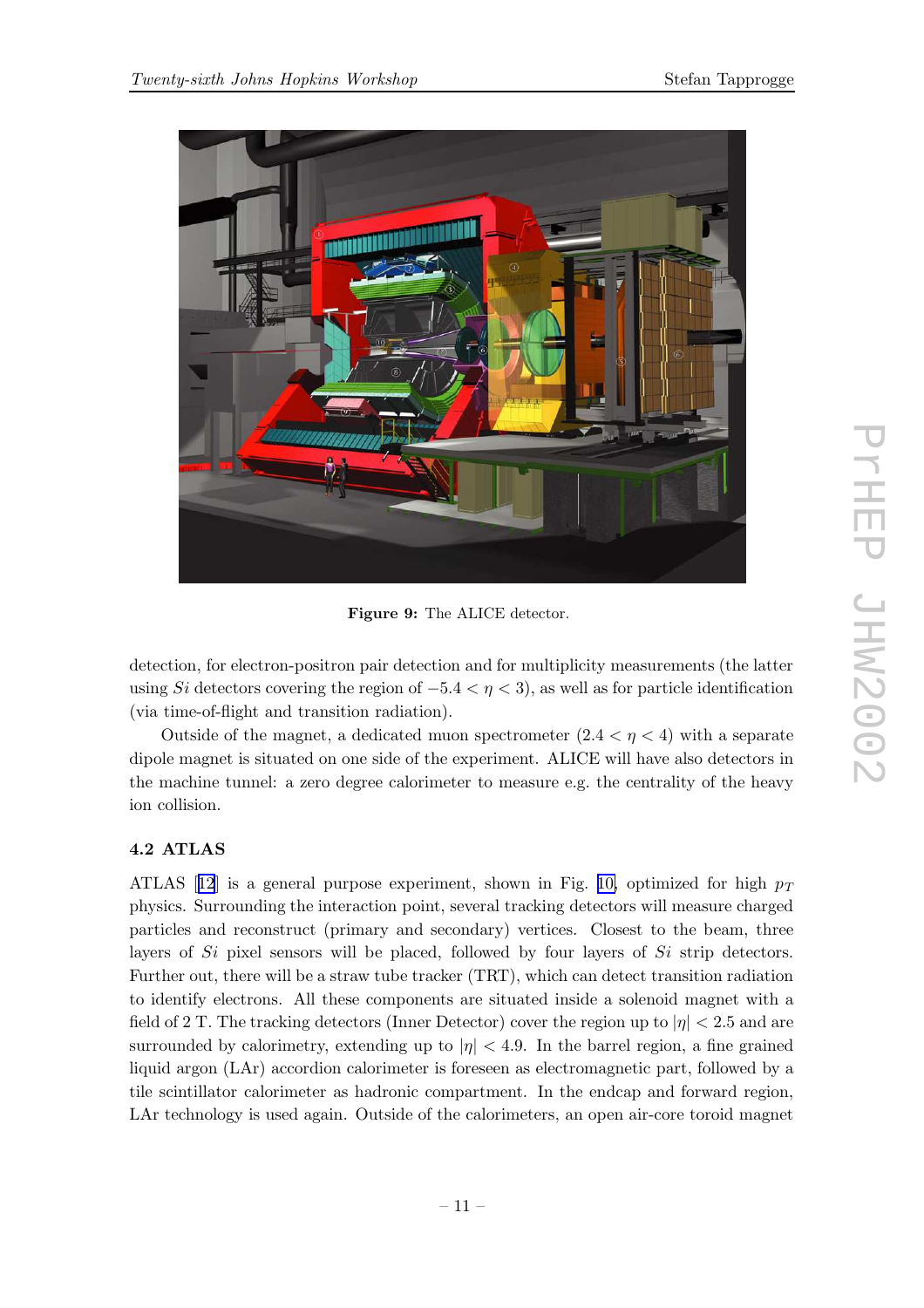<span id="page-11-0"></span>

Figure 10: The ATLAS detector.

system is situated, interleaved with muon detectors, to provide detection of muons and a stand-alone measurement of their momentum in the region  $|\eta| < 2.7$ .

The overall size of ATLAS is about 40 m  $\times$  22 m and its weight will be about 7000 t. More details on the expected performance of ATLAS can be found in Ref. [[13\]](#page-19-0).

# 4.3 CMS

CMS [[14\]](#page-19-0) is the other general purpose detector and is shown in Fig. [11.](#page-12-0) As ATLAS, it has been optimized for the detection of high  $p_T$  leptons, photons, jets (with and without b-tagging) and measurement of missing transverse energy. The tracking is based on an all silicon system, where the interaction point is surrounded with layers of pixel detectors. The remainder of the tracking volume is made of layers of Si strip detectors. The tracking coverage extends up to  $|\eta|$  < 2.5. Surrounding the tracker, a PbWO<sub>4</sub> crystal electromagnetic calorimeter is situated, which is followed by a scintillator sandwich hadronic calorimeter. All of these components are located inside a large solenoid magnet, providing a field of 4 T. The calorimetric coverage is extended up to  $|\eta| = 5$  by a forward calorimeter, instrumented with quartz fibers. The return yoke is instrumented for muon detection, covering the region  $|\eta| < 2.5$ .

CMS will have a size of 22 m  $\times$  15 m and a weight of about 13000 t.

# 4.4 LHCb

The LHCb [\[15](#page-20-0)] layout (as shown in Fig. [12\)](#page-13-0) resembles a forward spectrometer, although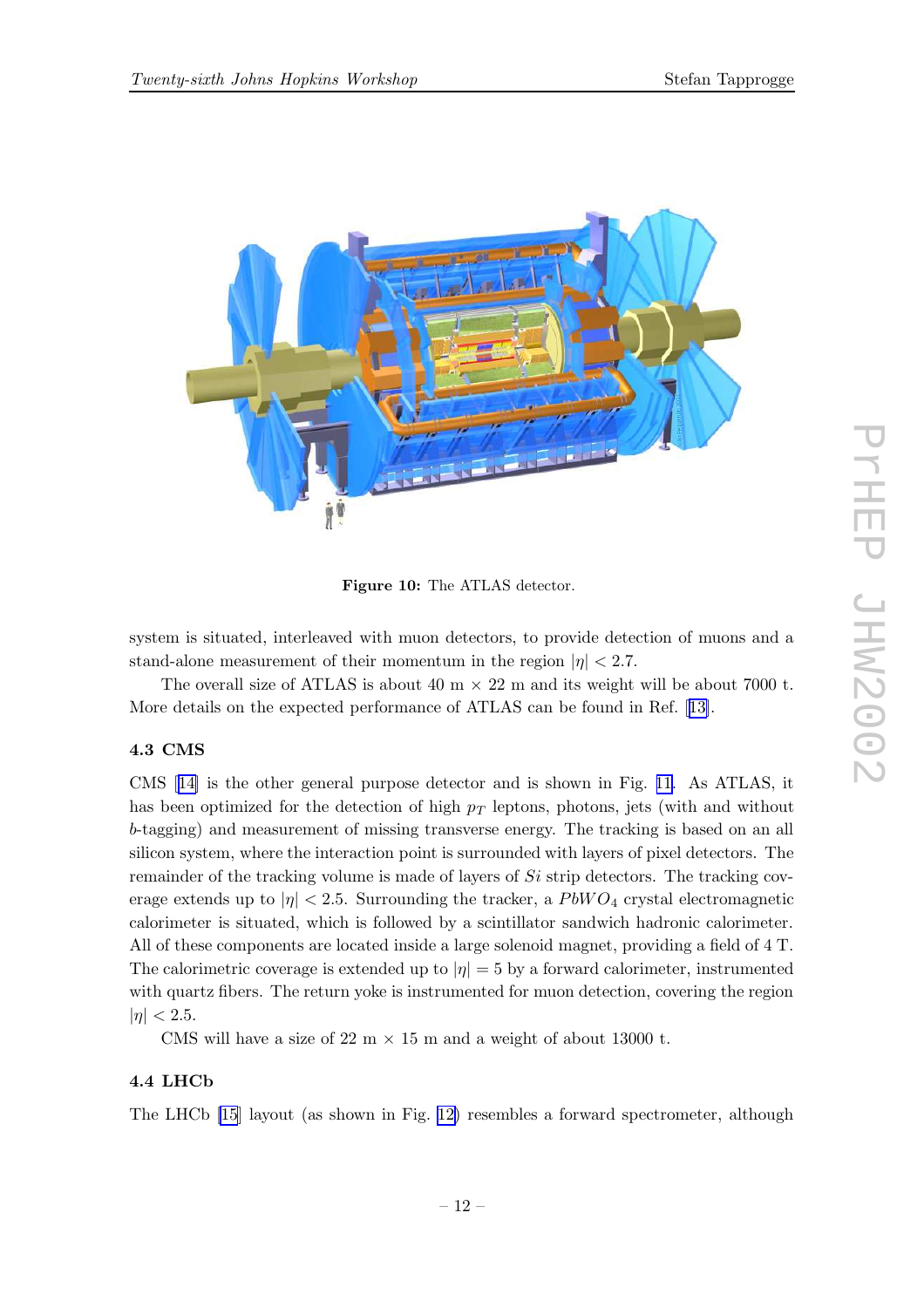<span id="page-12-0"></span>

Figure 11: The CMS detector.

LHCb will take data from colliding proton bunches. The interaction point will be surrounded be a precise vertex detector, followed by a tracking system, including a dipole magnet. LHCb will have various possibilities for particle identification, including two ringimaging Cerenkov (RICH) detectors, electromagnetic and hadronic calorimetry and a muon system. The acceptance region extends over  $1.9 < \eta < 4.9$ .

# 4.5 TOTEM

The primary goal of TOTEM is to measure the total cross-section via the luminosity independent method, which requires the simultaneous determination of elastic scattering (under small angles) and of the rate for inelastic interactions.

TOTEM will thus have two types of detectors (as shown in Figs. [13](#page-13-0) and [14\)](#page-14-0). Firstly, detectors to measure charged particles from inelastic events in the region  $3 < |\eta| < 7$  and secondly, detectors to measure leading protons (e.g. from elastic scattering) at distances of 100−200 m from the interaction point in the machine tunnel (using so called Roman Pots). TOTEM will be installed in interaction point 5, the inelastic detectors will be located inside the CMS experiment.

## 4.6 Baseline coverage for forward physics

The baseline design of the experiments, as described above, will allow (although not always in the same experiment) to measure the production of identified particles in the region  $-2.5 < \eta < 4.9$ , where ATLAS and CMS should be able to reach  $p_T$  values of  $\mathcal{O}(1 \text{ GeV})$  for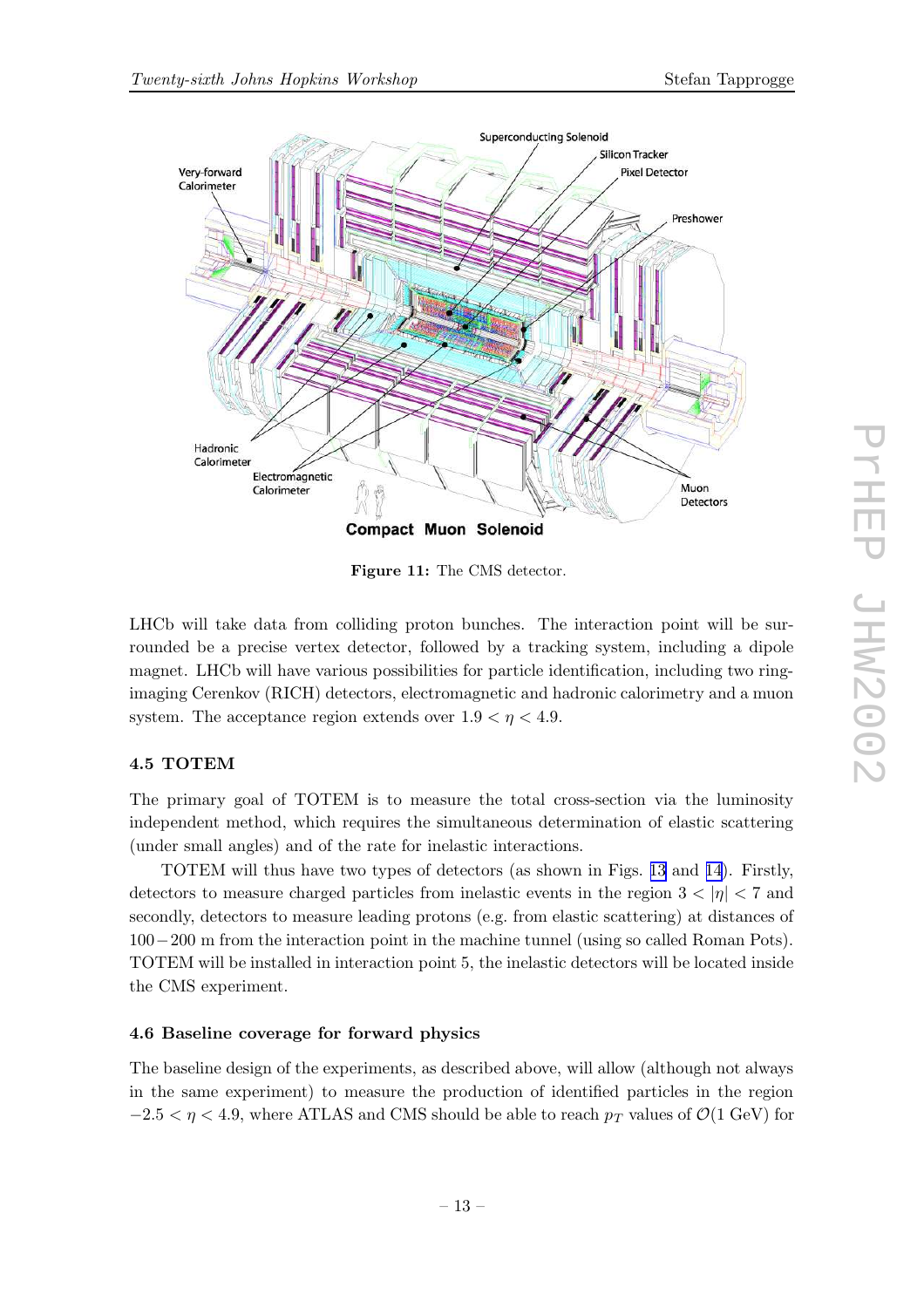<span id="page-13-0"></span>

Figure 12: The LHCb detector.



Figure 13: The TOTEM layout of the two telescopes for measurement of particles from inelastic interactions within the CMS detector.

the region of  $|\eta| < 2.5$ . Both ALICE and LHCb will extend this reach down to  $\mathcal{O}(0.1 \text{ GeV})$ , although mostly only in the regions  $|\eta| < 1$  (ALICE) and  $1.9 < \eta < 4.9$  (LHCb).

Furthermore, the charged multiplicity will be measured by ALICE in the region −5.4 <  $\eta$  < 3 and by TOTEM in the region  $3 < |\eta|$  < 7. The energy flow will be covered by ATLAS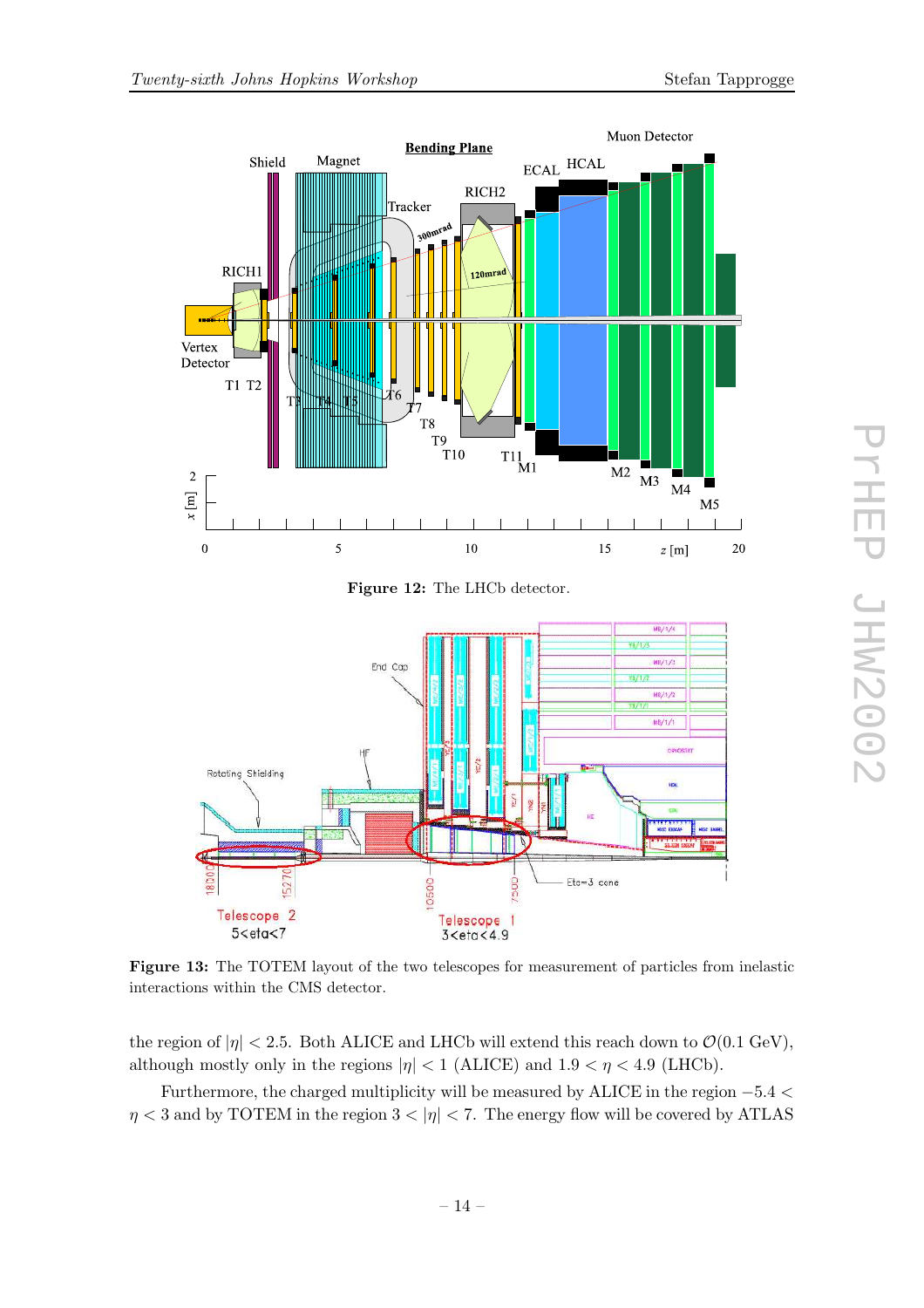<span id="page-14-0"></span>

Figure 14: The TOTEM layout for the leading proton measurements, showing four possible locations (RP1 - RP4) for Roman Pots.

and CMS for  $|\eta| < 5$ . ALICE will be able detect leading neutrons and TOTEM will measure (at least during dedicated runs) leading protons as well.

## 5. Possibilities for extensions of coverage

Although two types of possible extensions in the detector coverage can be distinguished, i.e. the measurement of leading particles and the detection and measurement of particles produced under small angles in inelastic interactions, several aspects of instrumentation will be similar, as in both cases the detection has to be done close to the beam (pipe). The measurement of leading particles has to occur at large distances from the interaction point, as these particles are either scattered under very small angles or have lost only a small fraction of their momentum and thus leave the beam envelope only far away from their production point. An increase of the acceptance for particles from inelastic events has to happen mostly within the experimental caverns (before the first magnetic elements of the accelerator) and thus needs to be done very close to the beam, in order to have access to small scattering angles.

#### 5.1 Extensions within the experimental cavern

As discussed above, amongst the motivations for extending the coverage, inside the experimental cavern, for the detection of particles from inelastic interactions are the measurements of

- energy flow,
- charged particle multiplicity,
- jet production,
- electron and photon production,
- tagging of rapidity gaps and
- muon multiplicity in  $\eta$  regions.

For the measurement of charged multiplicity (where the combination of all experiments should cover up to  $|\eta| < 7$ , an extended coverage for the measurement of the energy flow  $(\text{up to } |\eta| < 8)$  could be achieved by installing additional calorimeters inside the experimental cavern. This would have to be done close to the beam pipe at a distance of about 18 m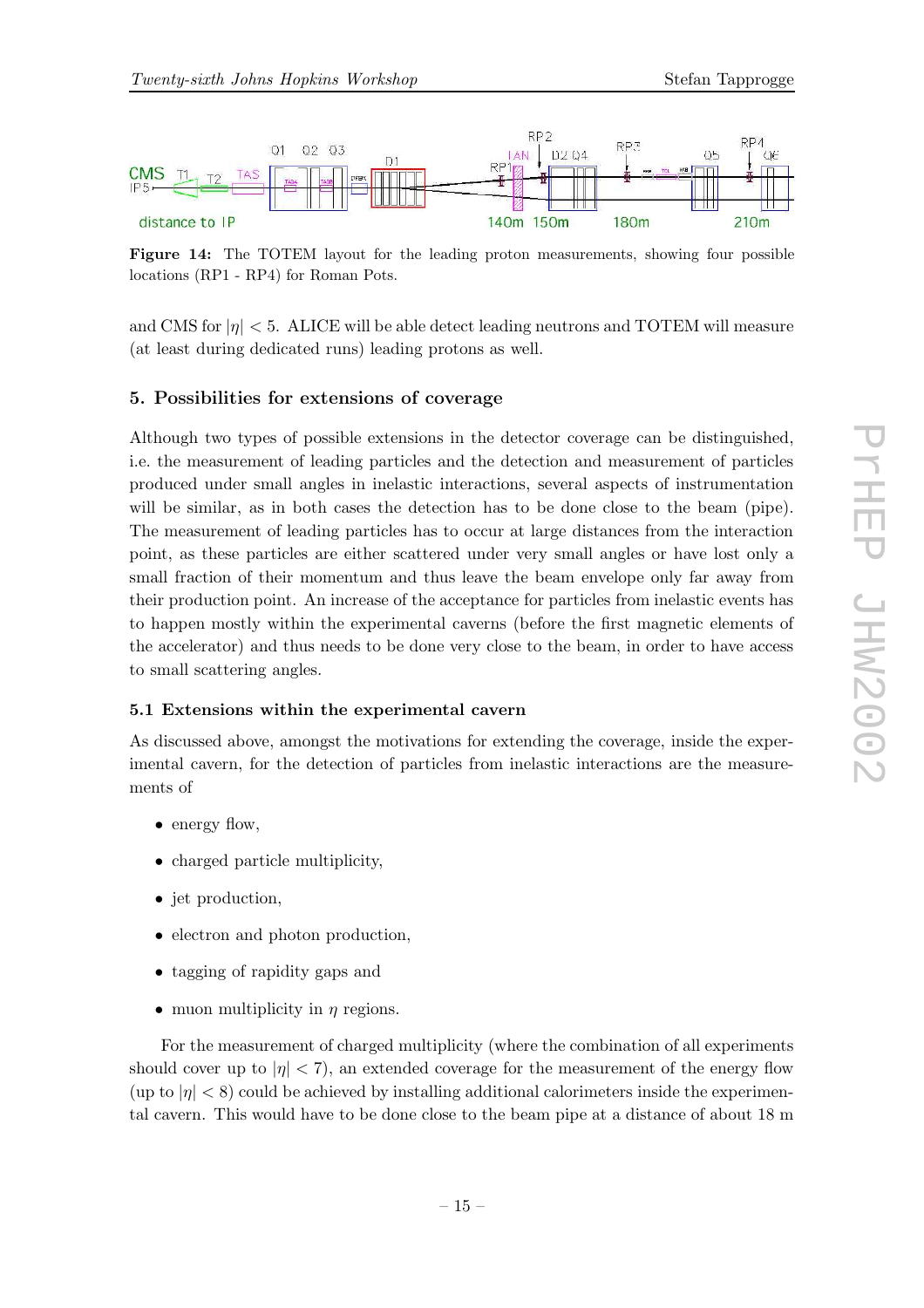<span id="page-15-0"></span>

**Figure 15:** Dispersion DX and  $SIGX = 10 \cdot \sigma_x$  (where  $\sigma_x$  is the beam size) in the horizontal plane for the high luminosity machine optics set-up.

from the interaction point (or possibly by instrumenting the TAS absorber <sup>5</sup>. A detailed proposal for a very forward calorimeter (surrounding the beam pipe) has been worked out in the context of CASTOR [[17](#page-20-0)], which has been designed primarily to search for centauros and strange objects in heavy ion collisions at LHC. The availability of both a calorimeter and tracking detectors in front of it would allow for limited particle identification capabilities, such as measurements of electrons and possibly also photons.

Instrumentation inside the experimental caverns close to the beam pipe has to take into account the high radiation environment, the limited access possibilities and the need to provide services (e.g. power and signal cables, cooling circuits) to the components. All of this has to respect the already mostly finalized design of the approved experiments.

#### 5.2 Extensions within the machine tunnel

The measurement of elastic scattering down to very small values of the momentum transfer  $-t$  (which is necessary for a precise determination of the total cross-section, as discussed in [\[16](#page-20-0)]) requires a special optics set-up of the machine, where the beams are no longer strongly focused at the interaction point (to obtain the highest luminosity). The layout of the interaction regions 1 and 5 allows for instrumentation to be installed at distances of about 150 m and 210 m from the interaction point (see Fig. [14\)](#page-14-0). For this special optics set-up, elastic scattering should be measurable down to values of at least  $-t \approx 10^{-2} \text{ GeV}^2$ .

#### 5.2.1 Acceptance for leading protons

Protons, which have lost a small fraction of their momentum, are subject to a stronger bending force in the magnetic elements of the machine and thus deviate from the nominal orbit. At large distances from the interaction point, they leave the beam envelope and can thus be detected in sensors operating close to the circulating beam. The displacement  $x$ at a given location s along the machine ring depends on the value  $\xi$  of the momentum loss

<sup>&</sup>lt;sup>5</sup>situated at the transition between the experimental caverns of ATLAS or CMS and the machine tunnel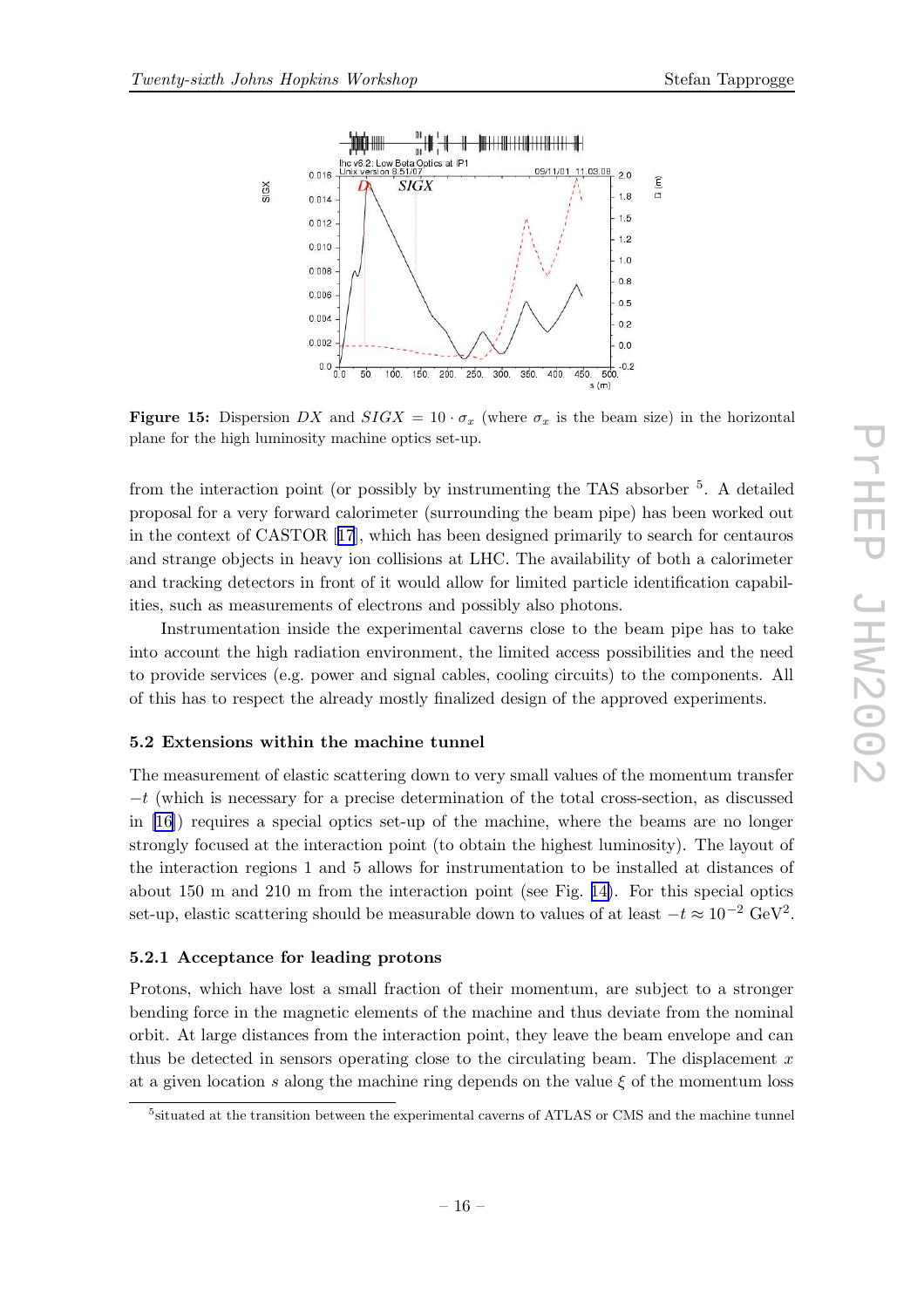



Figure 16: Acceptance for leading protons in the high luminosity machine optics set-up.

and the size of the dispersion  $DX$ , given by the machine optics, according to

$$
x = DX(s) \cdot \xi. \tag{5.1}
$$

In Fig. [15,](#page-15-0) the evolution of the dispersion (and of the beam size) in the horizontal plane is shown for the nominal LHC optics set-up (strong focusing at the interaction point for high luminosity  $-\beta^* = 0.5$  m). In order to detect protons with small momentum losses, locations very faw away from the interaction point are required. A proton with a momentum loss of 0.5 % will be displaced by about 5 mm only at a distance of about 400 m from the interaction point. Here the beam has a size of about  $\sigma_x = 0.3$  mm in the horizontal plane and thus an approach to a distance of 10 times the beam size would allow to observe such a proton.

In addition, the instrumentation in this region would give coverage for diffractively scattered protons with a momentum loss of about 2  $\%$  or more.

A detailed study on the acceptance as a function of the momentum loss  $\xi$  of leading protons for two locations (at 215 m and 425 m from the interaction point) is shown in Fig. 16. Here an approach to the center of the circulation beam of value of 10 times the size of the beam has been assumed, including an additional distance of 0.1 mm for inactive areas in the detector. The location presently available for instrumentation at 215 m allows for values  $\xi > 0.03$  only (at 50 % acceptance), corresponding to a lower limit of about 420 GeV in mass  $M_X$  for exclusive central production.

In order to reach smaller values in the momentum loss (and thus in the mass of the centrally produced system), one would have to go to distances of about 425 m, where however presently no warm space for instrumentation is foreseen. At this location the lower limit in  $\xi$  is about  $2 \cdot 10^{-3}$ , corresponding to  $M_X > 28$  GeV. The upper limit in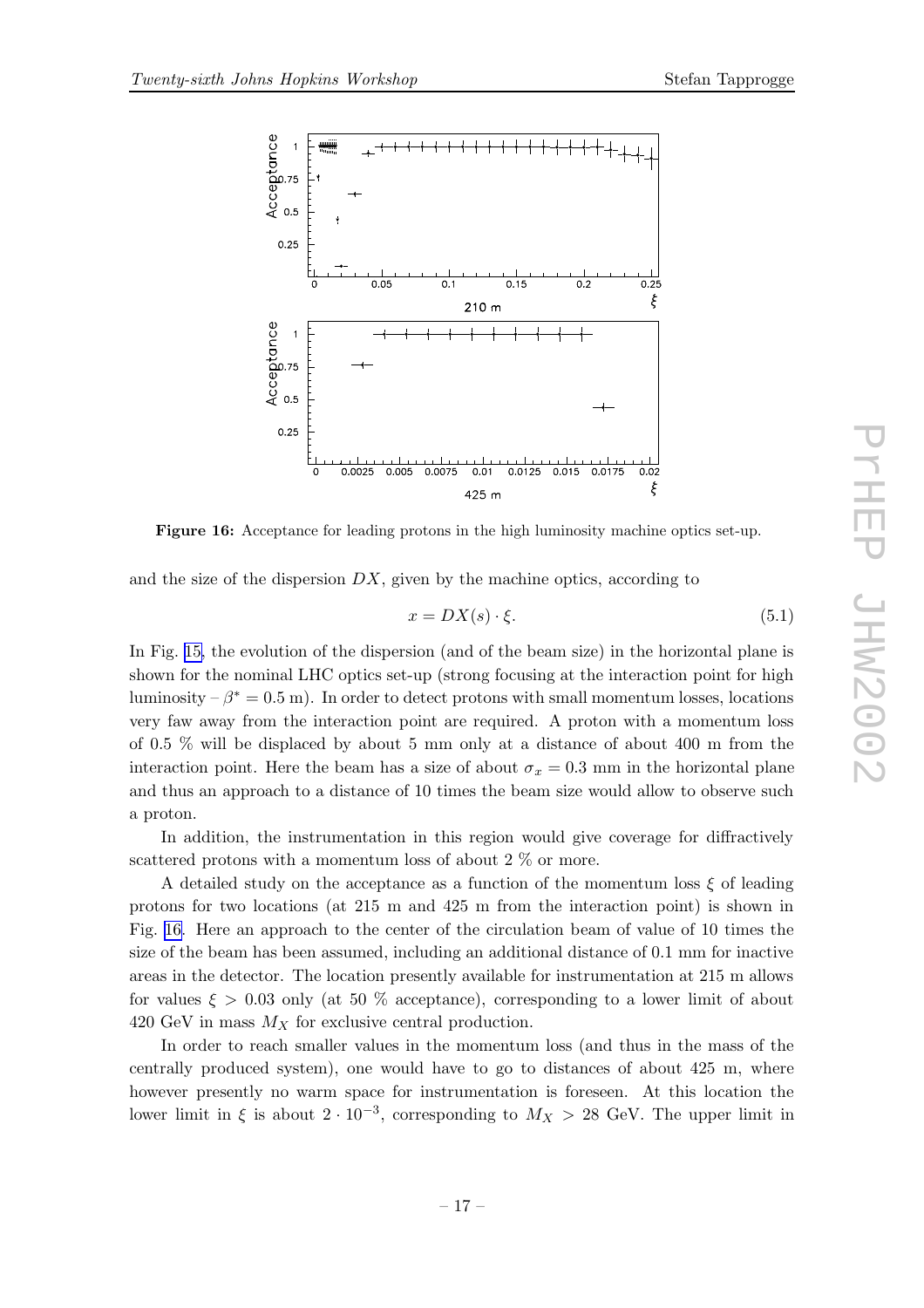

Figure 17: Sketch of a Roman Pot station.

momentum loss is  $-$  for a given location  $-$  determined by the apertures of the beam pipe and the machine element between the interaction point and the location of the Roman Pot.

# 5.2.2 Leading neutrons

The detection of leading neutrons can be performed in a so called 'zero degree' calorimeter, which would be installed after the beams are separated (to match to the two beam pipe structure in the arcs of LHC). ALICE foresees to have such a device, as mentioned above. For ATLAS and CMS, studies are ongoing which investigate the possibility of instrumenting an absorber (TAN) at a distance of about 140 m from the interaction point.

#### 5.3 Instrumentation aspects

Leading protons have been and are usually measured using silicon or scintillating fibre detectors, located in a movable casing (called Roman Pot), which provides also the separation from the beam vacuum. Fig. 17 shows a schematic drawing of a Roman Pot station, where the beam can be approached from two sides using detectors situated in movable pots. After stable beam conditions are reached, the pots are moved as close as possible towards the circulating beam to provide the best acceptance for small angle elastic scattering as well as for small momentum loss protons.

As the available space for additional instrumentation will often be very limited (e.g. inside the experimental caverns), a new detector concept has been developed, the microstation [\[18](#page-20-0)]. Its conceptual design is shown in Fig. [18.](#page-18-0) The basic idea is to perform the measurement inside the beam pipe, to obtain the closest possible approach of the sensor to the circulating beam. The design aims at a lightweight and very compact component (integrated with the beam pipe). It has to respect several requirements from the machine point of view, such as the compatibility with the machine vacuum and no significant additional impedance to be introduced by the components. The sensor planes will be very precisely movable in a reproducible way, implemented by using inchworm motors built out of ceramic elements. This movement has to be also extremely reliable, as the microstation might be deployed in regions where access is difficult. The sensor is foreseen to be silicon based. Depending on the location and the type of measurement, it could be either of  $Si$  strip type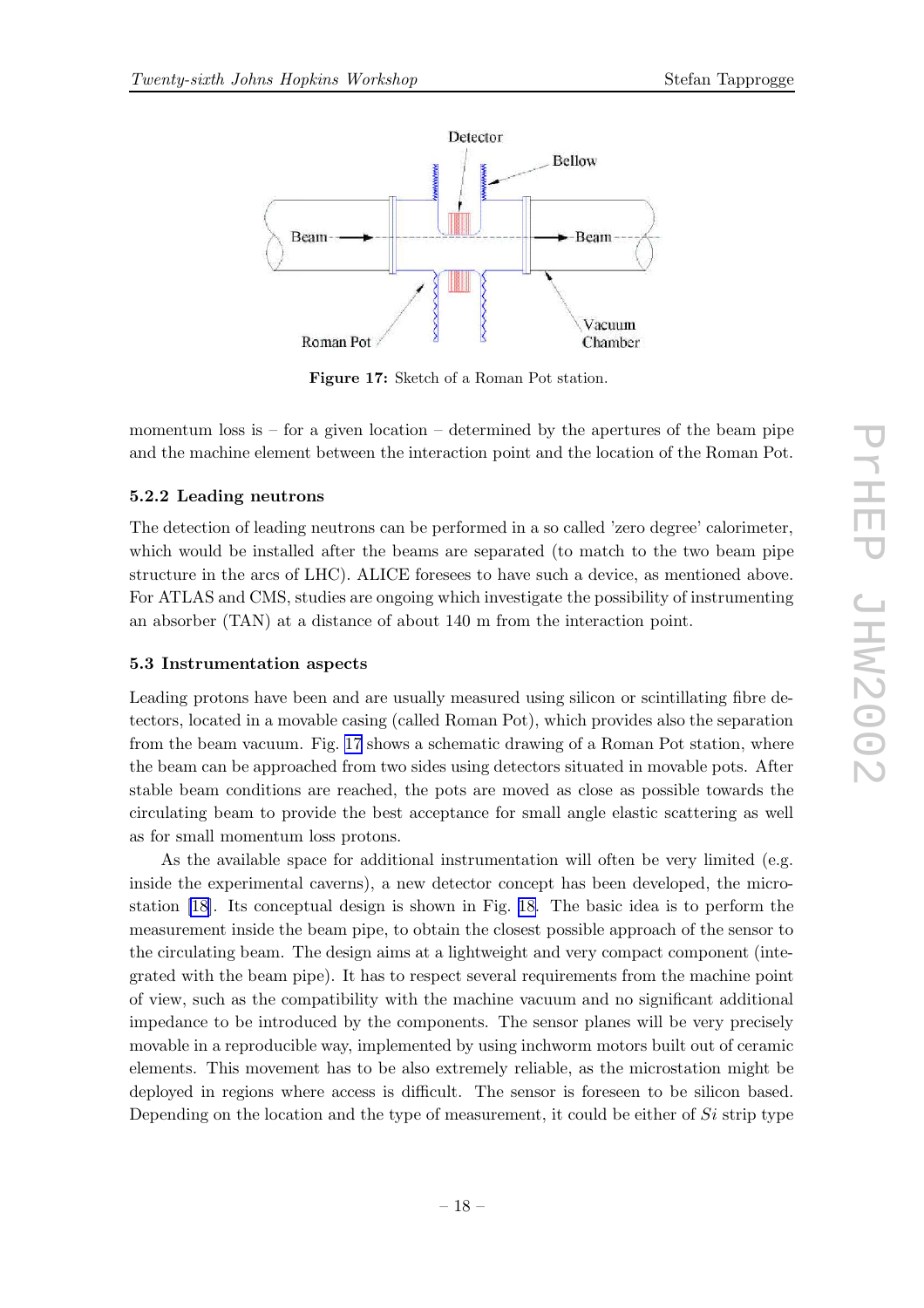<span id="page-18-0"></span>

Figure 18: Conceptual design of a microstation.

or of Si pixel type, the latter in case of larger particle densities (i.e. for measurements of inelastic event properties). For these sensors, special emphasis has to be given to a minimisation of inactive areas close to the mechanical edge of the sensor, which would increase the effective distance to the beam center, from where onwards measurements would be possible. A fully functional prototype for validation of the above requirements is presently under construction.

Finally an important issue, which should not be forgotten, is the online selection of events with leading protons. For ATLAS and CMS, the trigger system has to reduce the bunch crossing frequency of 40 MHz (or the interaction rate of about 1 GHz at design luminosity) to a rate of  $\mathcal{O}(100 \text{ Hz})$  to mass storage. The first stage of the selection will be a hardware based trigger, which has to operate within a maximum latency of 2.5  $\mu$ s  $(ATLAS)$  resp. 3  $\mu$ s (CMS). Events which are not accepted at this first level trigger are lost. Calculating the time-of-flight for protons from the interaction point to the detector position and the signal propagation time back to the electronics cavern of the experiment (where the final trigger decision is made) shows that only leading proton detectors at distances of up to  $200 - 230$  m will be able to deliver in time an input signal to the first level trigger. For locations at large distances, one would possibly have to make a selection based on topological criteria of centrally produced high  $p_T$  objects and then include the information from leading proton detectors at the higher level trigger stages, where the latency is much less of a constraint.

# 6. Conclusions

The LHC will be in a few years the energy frontier in accelerator particle physics and will offer unique opportunities for studies of the strong interaction in as yet uncovered kinematical regions. In order to maximally exploit the physics potential, extensions of the approved detectors in the forward region (to detect and measure particles scattered under small angles wrt the beam direction) are highly desirable. Such extensions can be classified either as components dedicated to the measurement of leading particles (which then have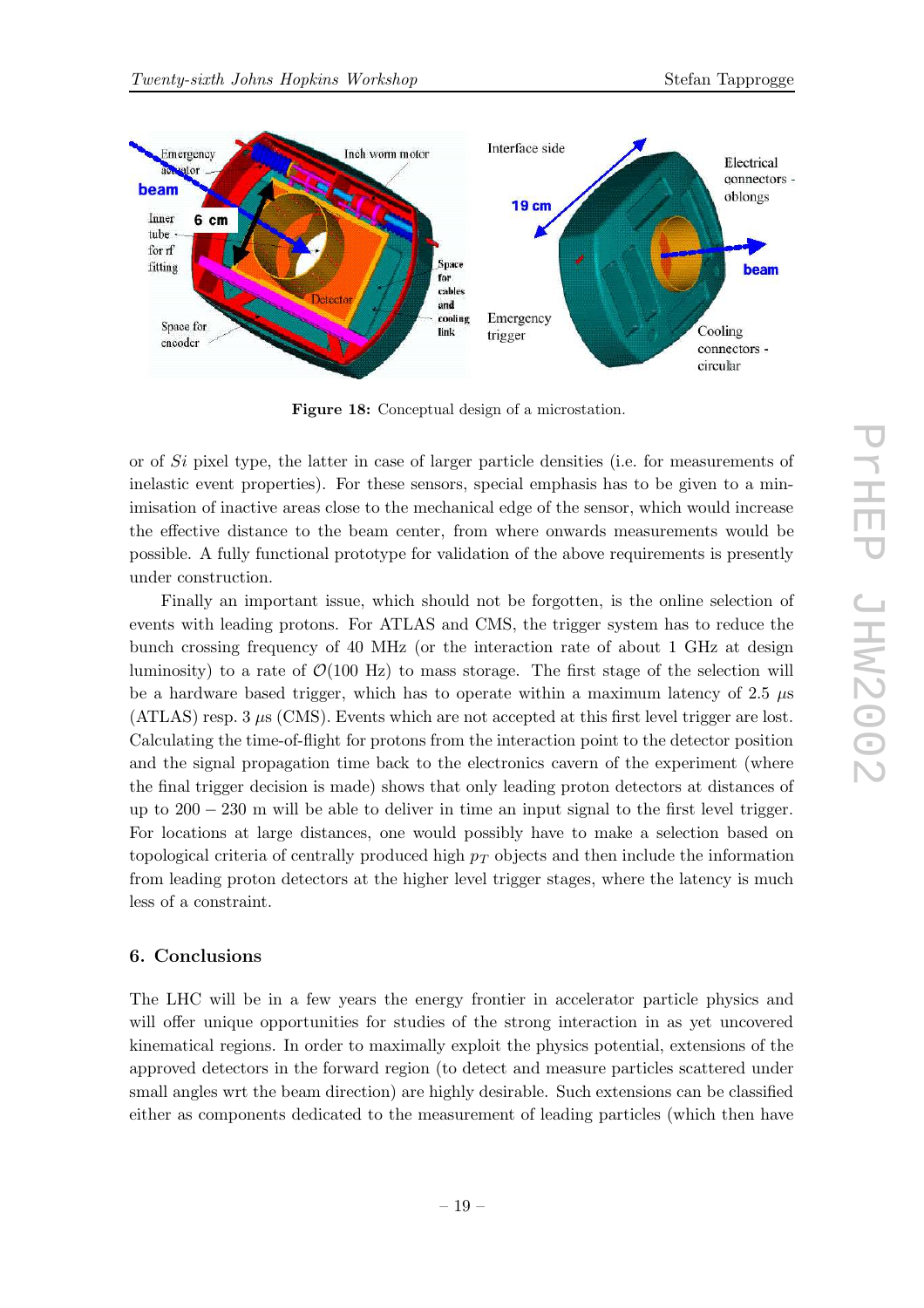<span id="page-19-0"></span>to be installed at large distances of  $\mathcal{O}(100 \text{ m})$  from the interaction point) or as detectors for the identification and measurement of particles from inelastic events, produce under small scattering angles (to be installed inside the experimental caverns).

These extensions would provide a significant increase in the physics potential of LHC and its experiments. They are however extremely challenging to develop, as a lot of constraints have to be respected (e.g. compatibility with the operation of the machine and the experiments, restrictions on the available space). Several experiments are presently investigating the technical feasibility of such extensions, where also a coherent effort between the machine and the experiments is needed. The experimental groups are open for suggestions and ideas, as well as to contributions from interested groups not yet participating in the LHC.

#### Acknowledgments

It is a pleasure for me to thank the organisers for invitation to speak at this workshop and for creating a very pleasant and stimulating atmosphere during the workshop.

# References

- [1] FELIX Letter of Intent, CERN/LHCC 97-45 (1997), http://felix.web.cern.ch/FELIX/.
- [2] C. Kiesling, these proceedings.
- [3] W. Guryn, these proceedings.
- [4] M. G. Albrow and A. Rostovtsev, [hep-ph/0009336](http://xxx.lanl.gov/abs/hep-ph/0009336).
- [5] A. de Roeck et al., Eur. Phys. J. C 25 [\(2002\)](http://www-spires.slac.stanford.edu/spires/find/hep/www?j=EPHJA%2CC25%2C391) 391.
- [6] V. Khoze, A.D. Martin and M.G. Ryskin, Eur. Phys. J. C 26 [\(2002\)](http://www-spires.slac.stanford.edu/spires/find/hep/www?j=EPHJA%2CC26%2C229) 229.
- [7] K. Piotrzkowski, Phys. Rev. D 63 (2001) [071502](http://www-spires.slac.stanford.edu/spires/find/hep/www?j=PHRVA%2CD63%2C071502).
- [8] H. Rebel, these proceedings.
- [9] NEEDS workshop, Karlsruhe, April 2002, http://www-ik.fzk.de/~needs.
- [10] R. Engel, Extensive air showers and accelerator data: the NEEDS workshop, [hep-ph/0212340](http://xxx.lanl.gov/abs/hep-ph/0212340).
- [11] ALICE Technical Proposal, CERN/LHCC 95-71 (1995), http://alice.web.cern.ch/Alice/.
- [12] ATLAS Technical Proposal, CERN/LHCC/94-43 (1994), http://atlas.web.cern.ch/Atlas/Welcome.html.
- [13] ATLAS Detector and Physics Performance Technical Design Report, CERN/LHCC 99-14 and 99-15 (1999).
- [14] CMS Technical Proposal, CERN/LHCC 94-38 (1994), http://cmsdoc.cern.ch/cms/outreach/html/index.shtml.